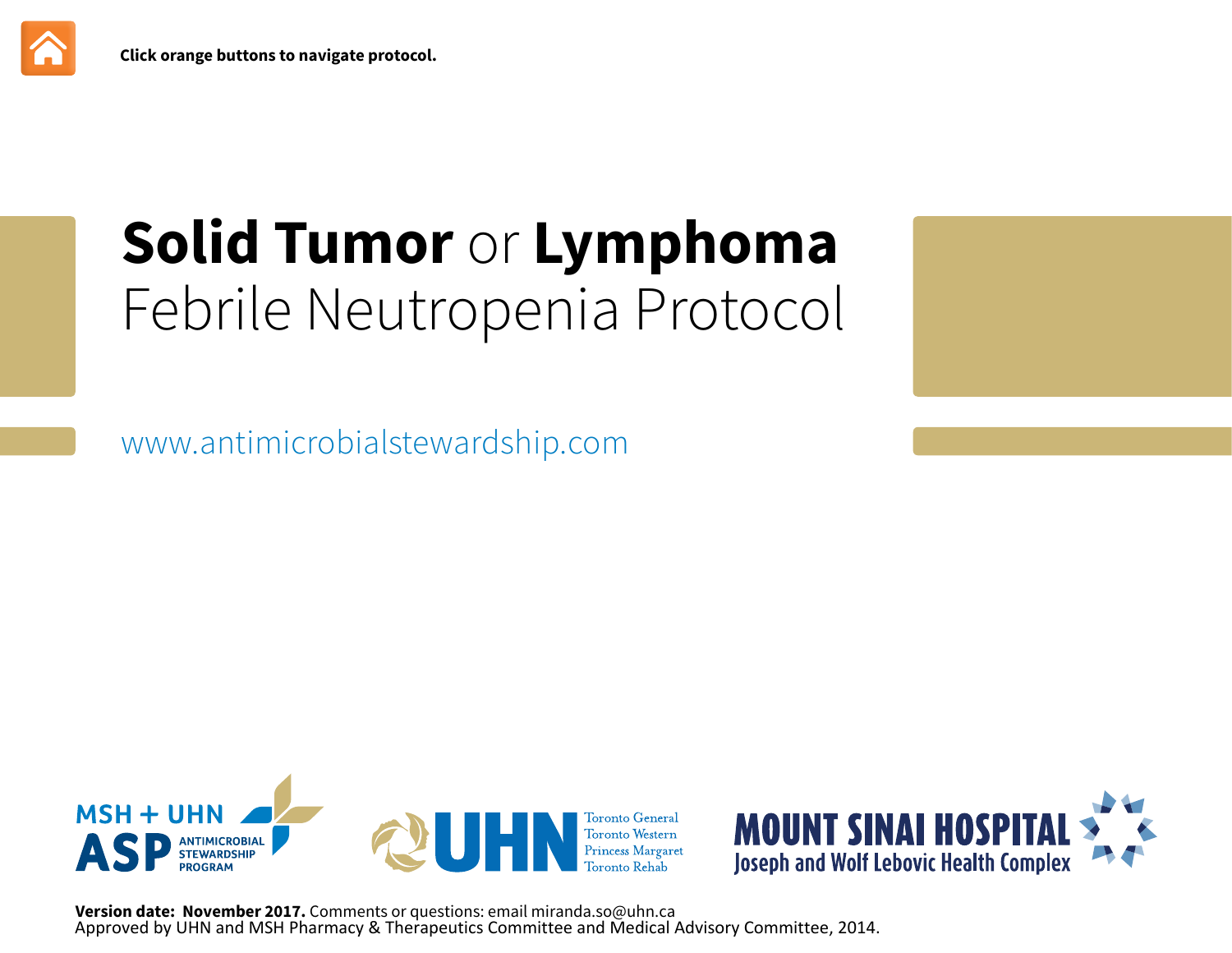# Index: Management of Febrile Neutropenia in **Solid Tumor** or **Lymphoma**

### **Click orange buttons to navigate protocol.**



For patients receiving chemotherapy for **solid tumor** or **lymphoma**

#### 2a. **In-Patient Management of Febrile Neutropenia**



Recommended ongoing monitoring and follow-up assessment of empiric antimicrobials.

#### 2b.**Out-Patient Management of Febrile Neutropenia**



 $\geq$ 

Recommended antimicrobial regimens and follow-up assessment.

**Recommended Management for Catheter-Related Blood Stream Infections** 3.

Investigations and management for suspected or confirmed central-line related infections.

#### 4a. **Recommended Antimicrobials by Type of Infection**

Recommended antimicrobial regimens for patients in whom a source of infection (+/- organisms) has been identified.

#### 4b. **Candidemia**



Recommended management for candidemia.



Recommended antimicrobial therapy management if source of infection is unknown.



Recommended investigations in persistent fever or if fever returns after initial response to antimicrobial therapy.







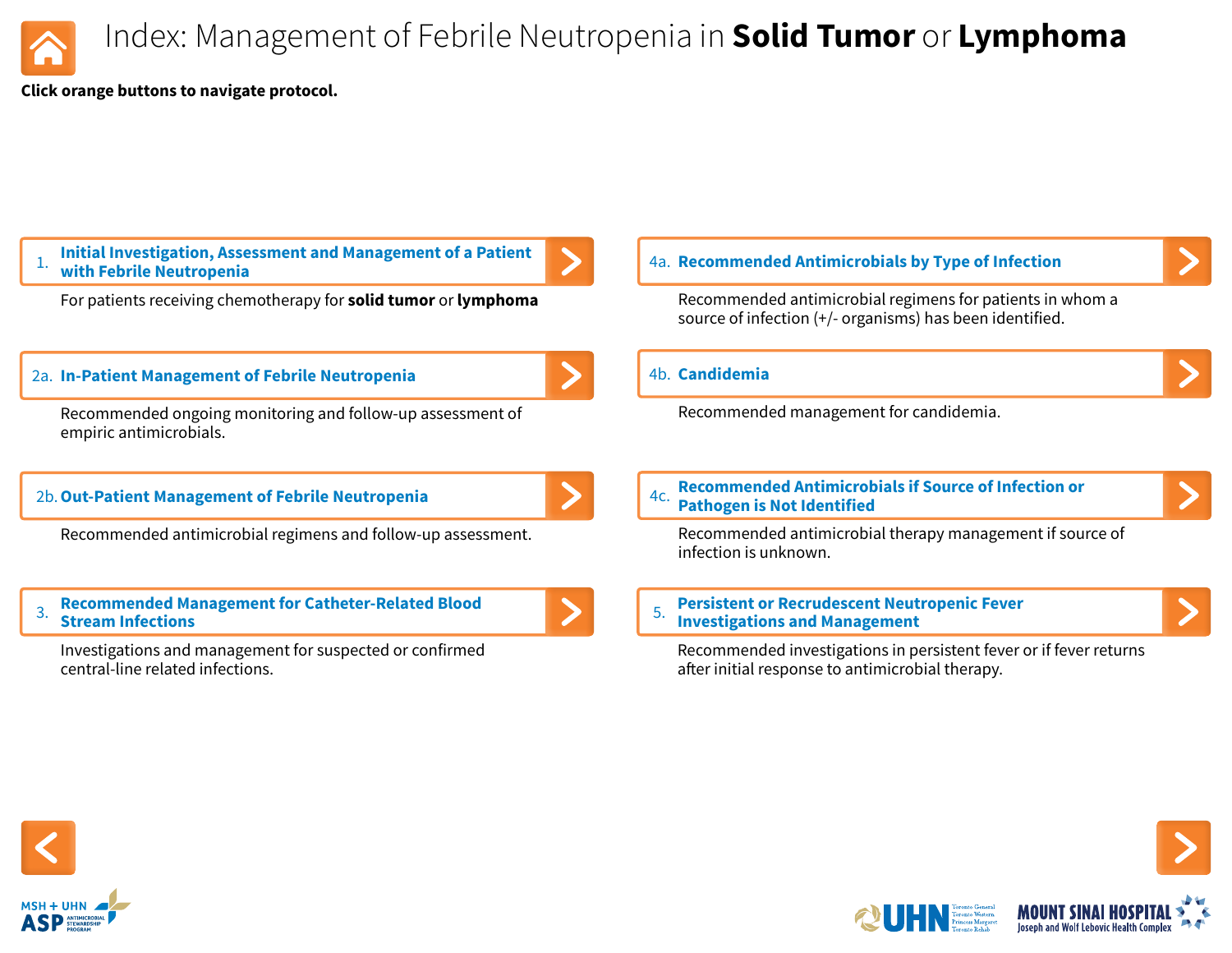

### 1. Initial Investigations and Management of a Febrile Neutropenic Patient with **Solid Tumor** or **Lymphoma**

### **Definition of Febrile Eligible Patients for this Protocol**

**ANC** lower than or equal to 0.5 x109 /L **+ oral temperature** higher than or equal to 38.3°C (or sustatined at 38°C for at least one hour).

**Definition as stated** (i.e. has fever + neutropenia) **and** currently receives chemotherapy for **solid tumor or lymphoma**. Neutropenic fever anticipated to be **shorter than 7 days** and **nadir ANC higher than or equal to 0.1 x109 /L**.

### **Patients NOT eligible:**

If **profound or prolonged** neutropenia expected, follow **High-Risk Protocol**.



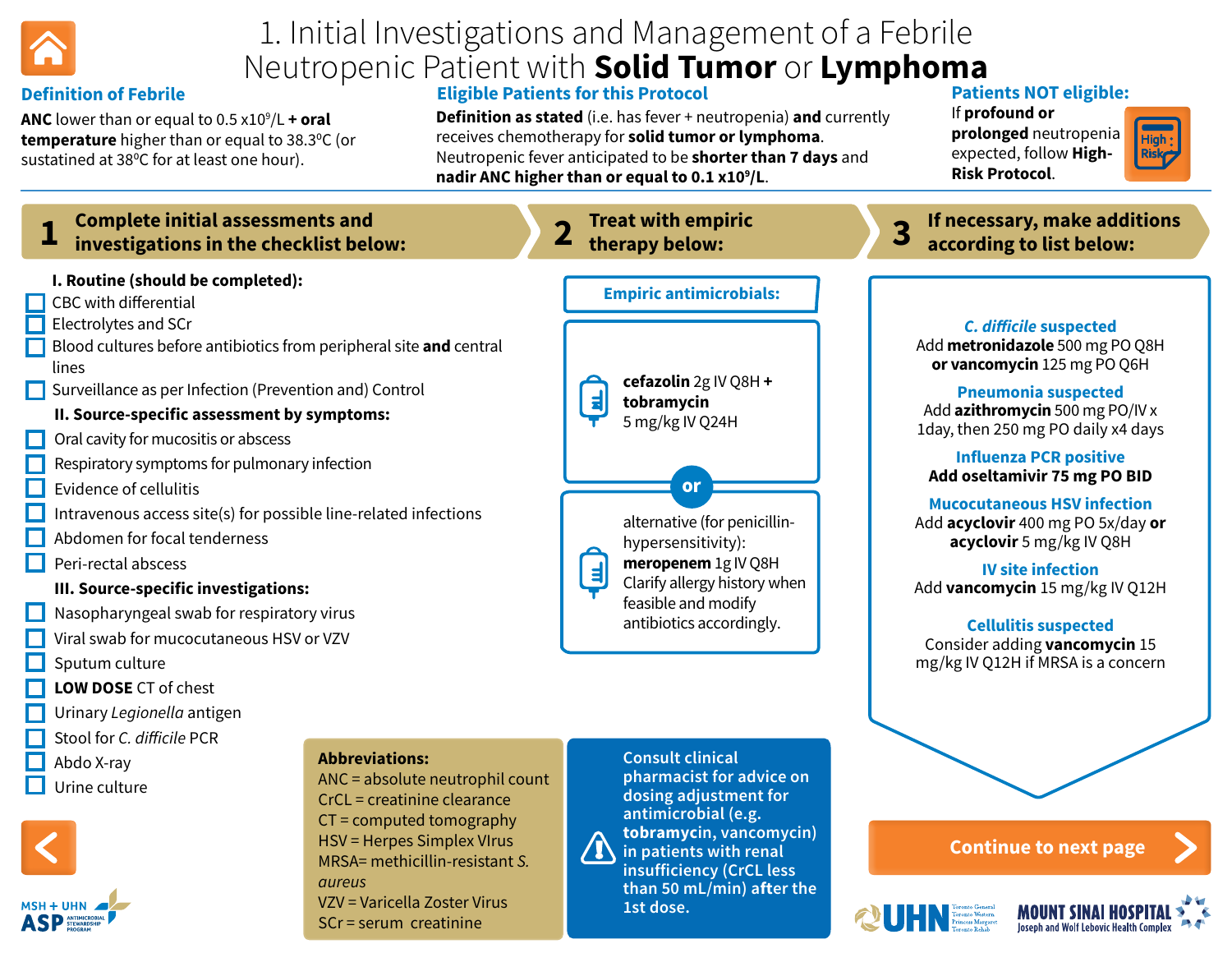<span id="page-3-0"></span>

## 1. Initial Investigations and Management of a Febrile Neutropenic Patient with **Solid Tumor** or **Lymphoma**

|                                                         | 4 Determine disposition of Burden of febrile neutropenia refers to the general clinical<br>status of the patient as influenced by the febrile neutropenic                                     |
|---------------------------------------------------------|-----------------------------------------------------------------------------------------------------------------------------------------------------------------------------------------------|
|                                                         | episode. Scores 3 (moderate symptoms) and 5 (severe or<br>moribund) are not cumulative.<br>Currently OU                                                                                       |
| <b>Currently IN-patient</b>                             | Chronic obstructive pulmonary disease means active chronic<br>bronchitis, emphysema, decrease in forced expiratory                                                                            |
| <b>Continue INPATIENT</b><br>management                 | volumes, or need for oxygen therapy and/or steroids and/or<br>The MASCC* score may be used to pronon both and the presentation of<br>medical cor febrile neutropenic episode.                 |
| <b>Go To Section 2a</b>                                 | I Click on these criteria to see tuner evaluation<br>infection or empirically treated suspected fungal infection.                                                                             |
|                                                         | <b>Characteristics and Weighted Score</b><br><b>IBurden of febrile neutropenia</b>                                                                                                            |
| <b>MASCC score</b><br>criteria are for<br>guidance only | mild or no symptoms---------------------5<br>moderate symptoms---------------------3<br>severe or moribund----------------------0                                                             |
| and do not<br>replace clinician's                       | No hypotension (systolic blood pressure higher than 90mmHg)--------------5                                                                                                                    |
| judgement to<br>admit patient.                          |                                                                                                                                                                                               |
|                                                         | *Multinational Association for Supportive Care in Cancer Scoring System. Maximum 26<br>points. References: Frifeld et al., 2011; Flowers et al., 2013.                                        |
|                                                         |                                                                                                                                                                                               |
|                                                         | <b>CALCULATOR</b><br>5<br><b>Calculate MASCC score for this patient:</b>                                                                                                                      |
|                                                         |                                                                                                                                                                                               |
|                                                         | <b>MASCC score AT or ABOVE 21</b>                                                                                                                                                             |
|                                                         | <b>MASCC score BELOW 21</b><br><b>CONSIDER OUTPATIENT</b><br><b>ADMIT TO IN-PATIENT</b><br><b>Yes</b><br><b>No</b><br><b>MANAGEMENT</b><br><b>Go to Section 2a</b><br><b>Go To Section 2b</b> |
| $MSH + UHN$<br>ASP STEWARDSHIP                          | MOUNT SINAI HOSPITAL ><br><b>Toronto Ceneral Toronto Western</b><br><b>Friences Margaret</b>                                                                                                  |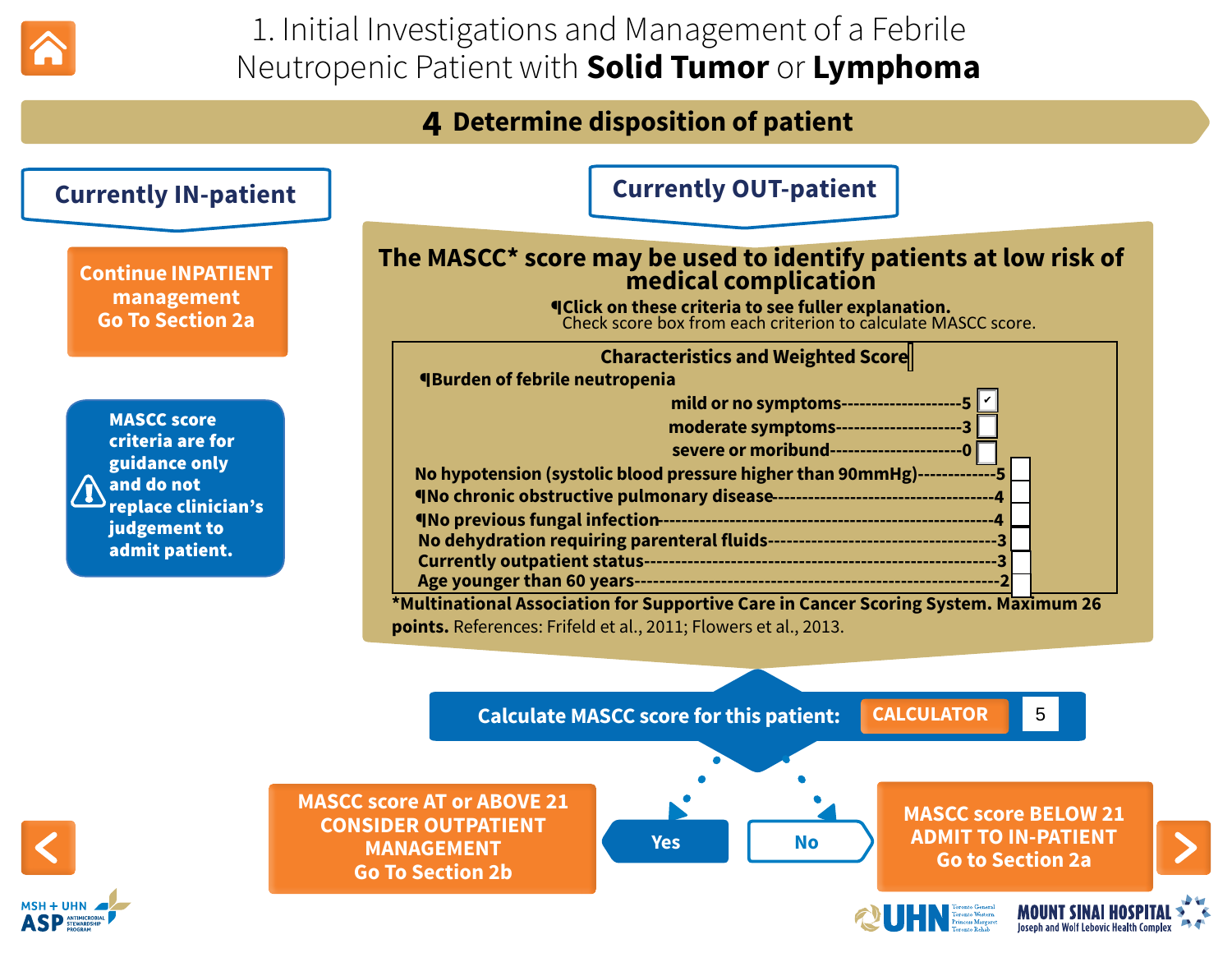<span id="page-4-0"></span>

### 2a. **In-Patient** Management of a Febrile Neutropenic Patient with **Solid Tumor** or **Lymphoma**

### **ADMIT PATIENT with ongoing assessment**







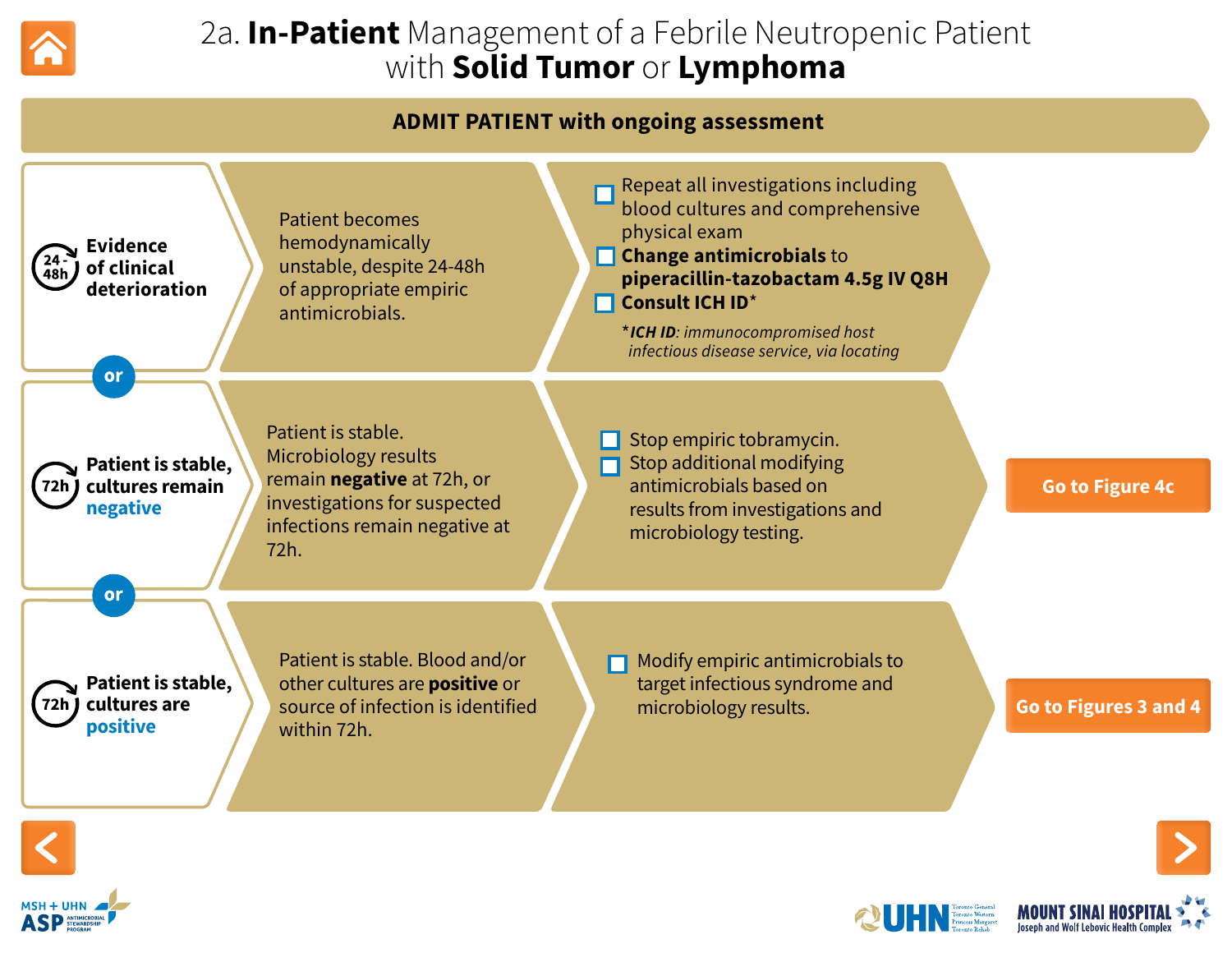### 2b. **Out-Patient** Management of a Febrile Neutropenic Patient with **Solid Tumor** or **Lymphoma**

<span id="page-5-0"></span>



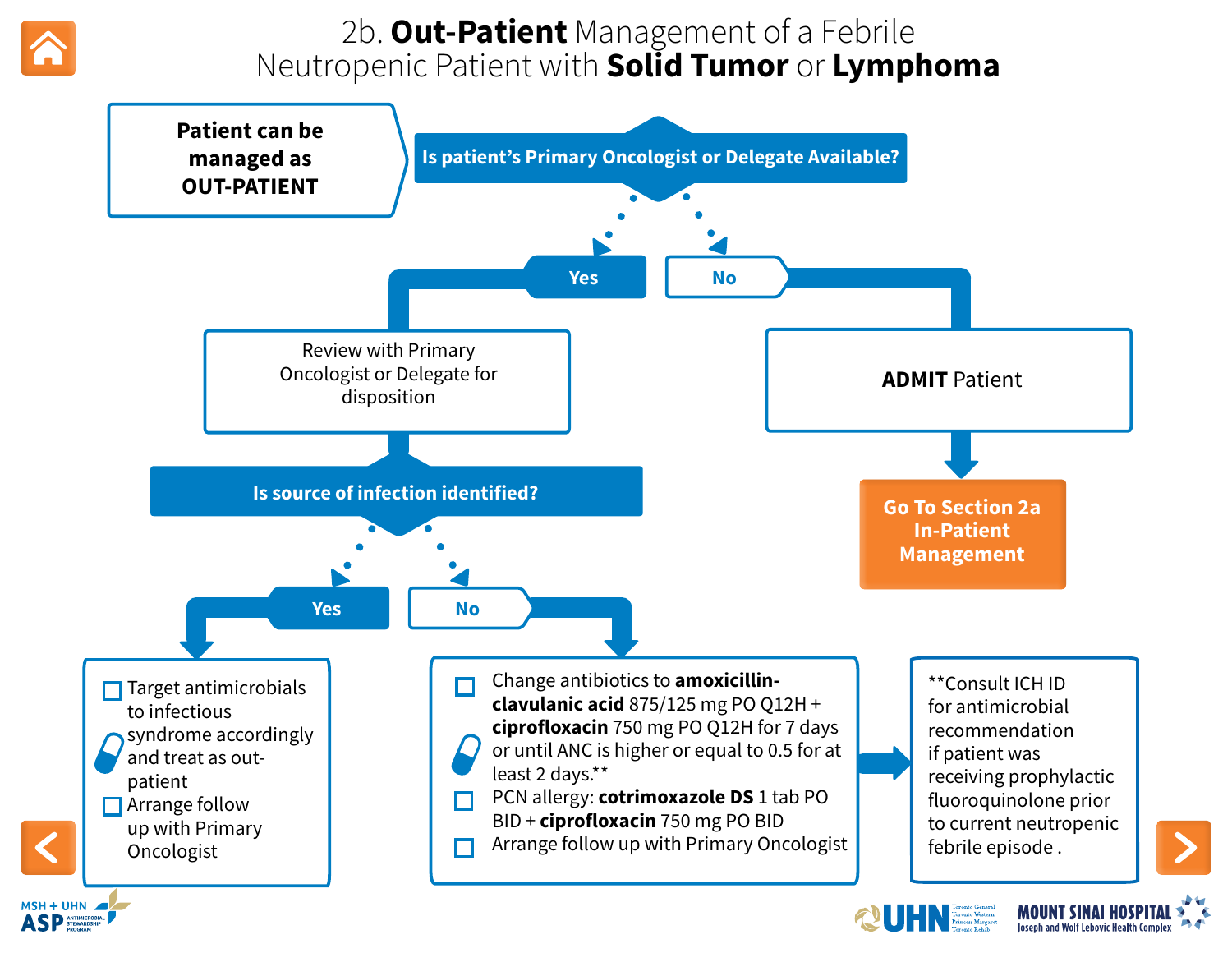# 3. Recommended Management for Catheter-Related Blood Stream Infections

<span id="page-6-0"></span>

**Immunocompromised Host Infectious Diseases**





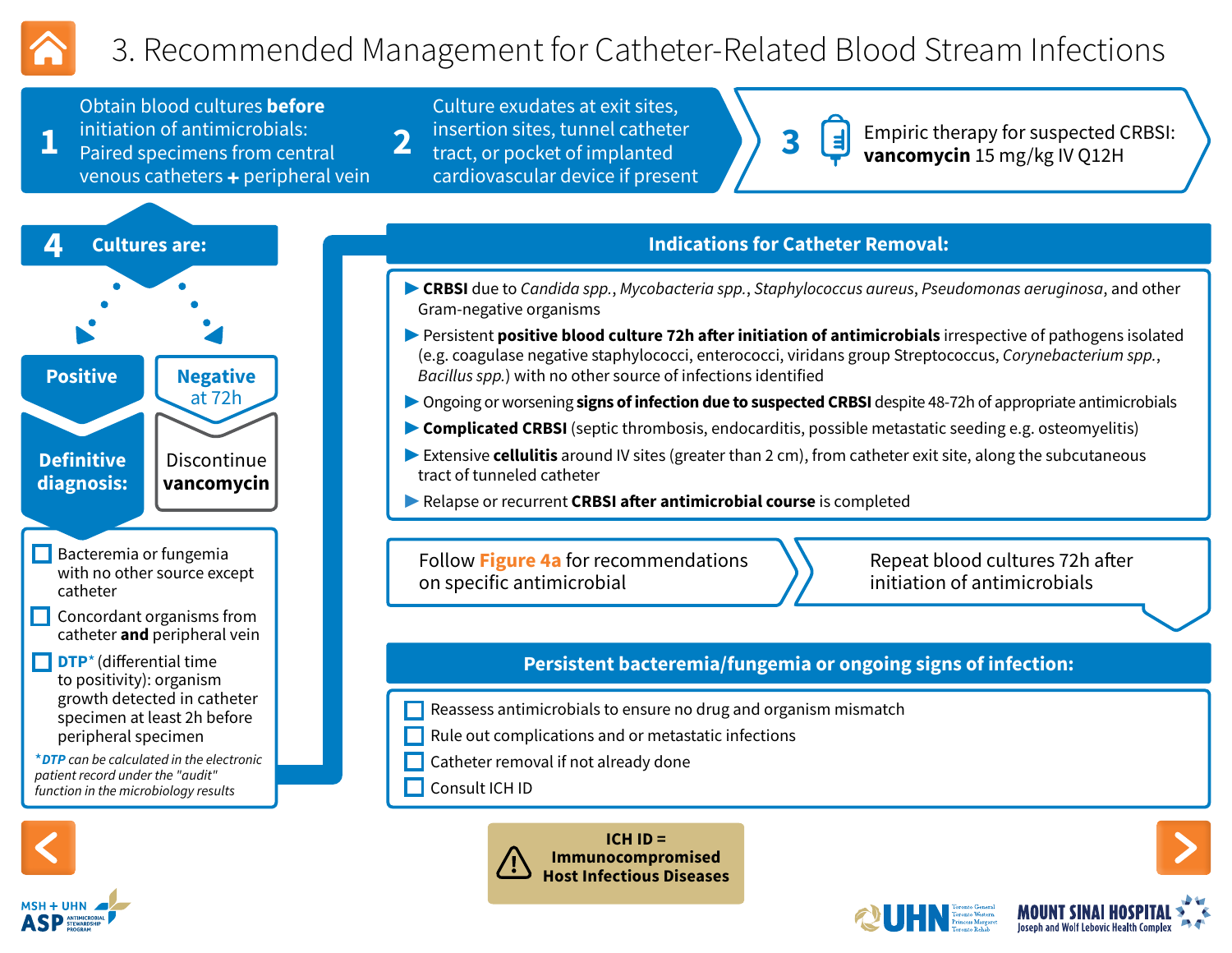<span id="page-7-0"></span>

# 4a. Recommended Antimicrobials by Type of Infection

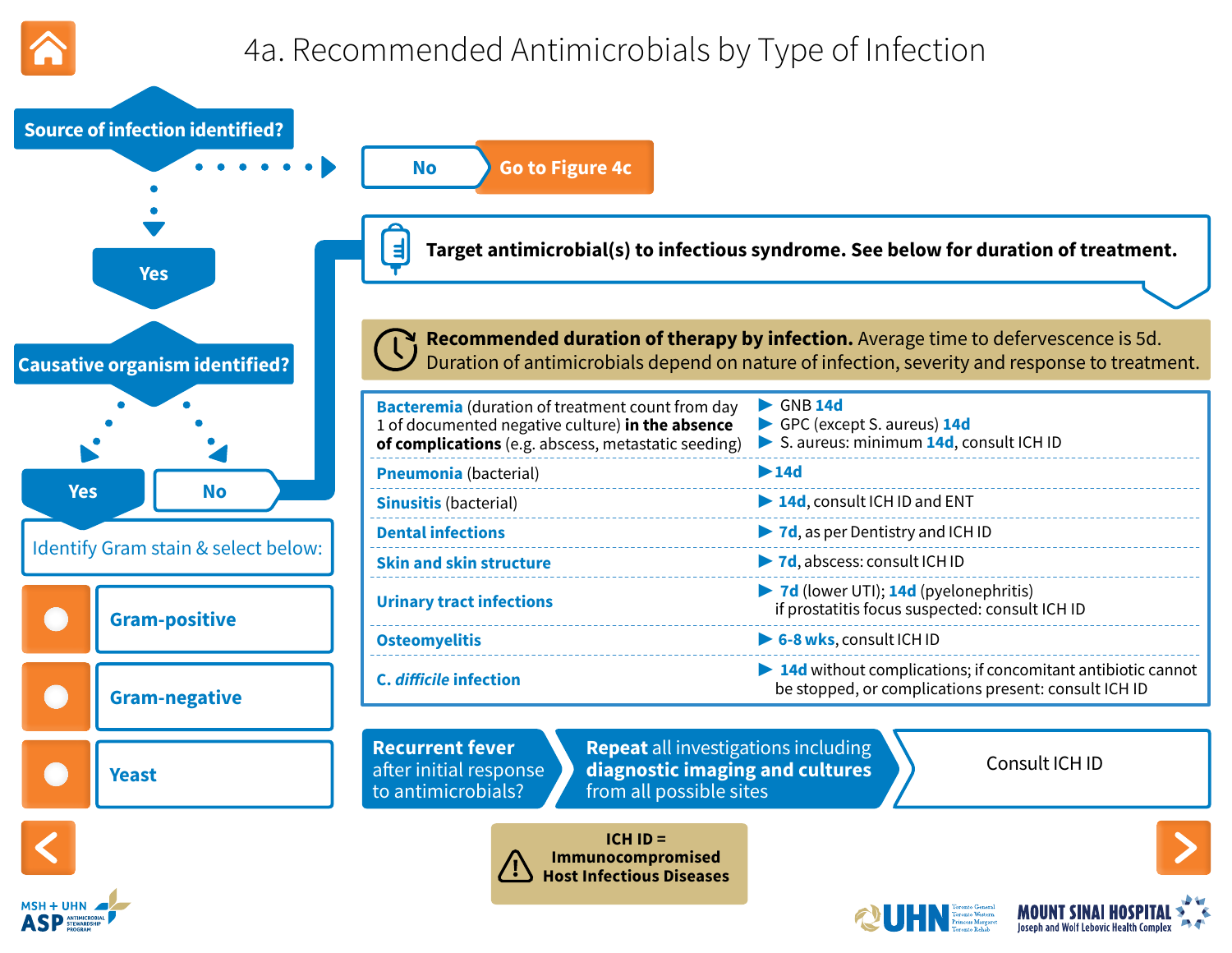

# 4a. Recommended Antimicrobials by Type of Pathogen





**advice on dosing adjustment for antimicrobial in patients with renal insufficiency (CrCL less than 50 mL/ min) after the 1st dose.**



**Joseph and Wolf Lebovic Health Complex**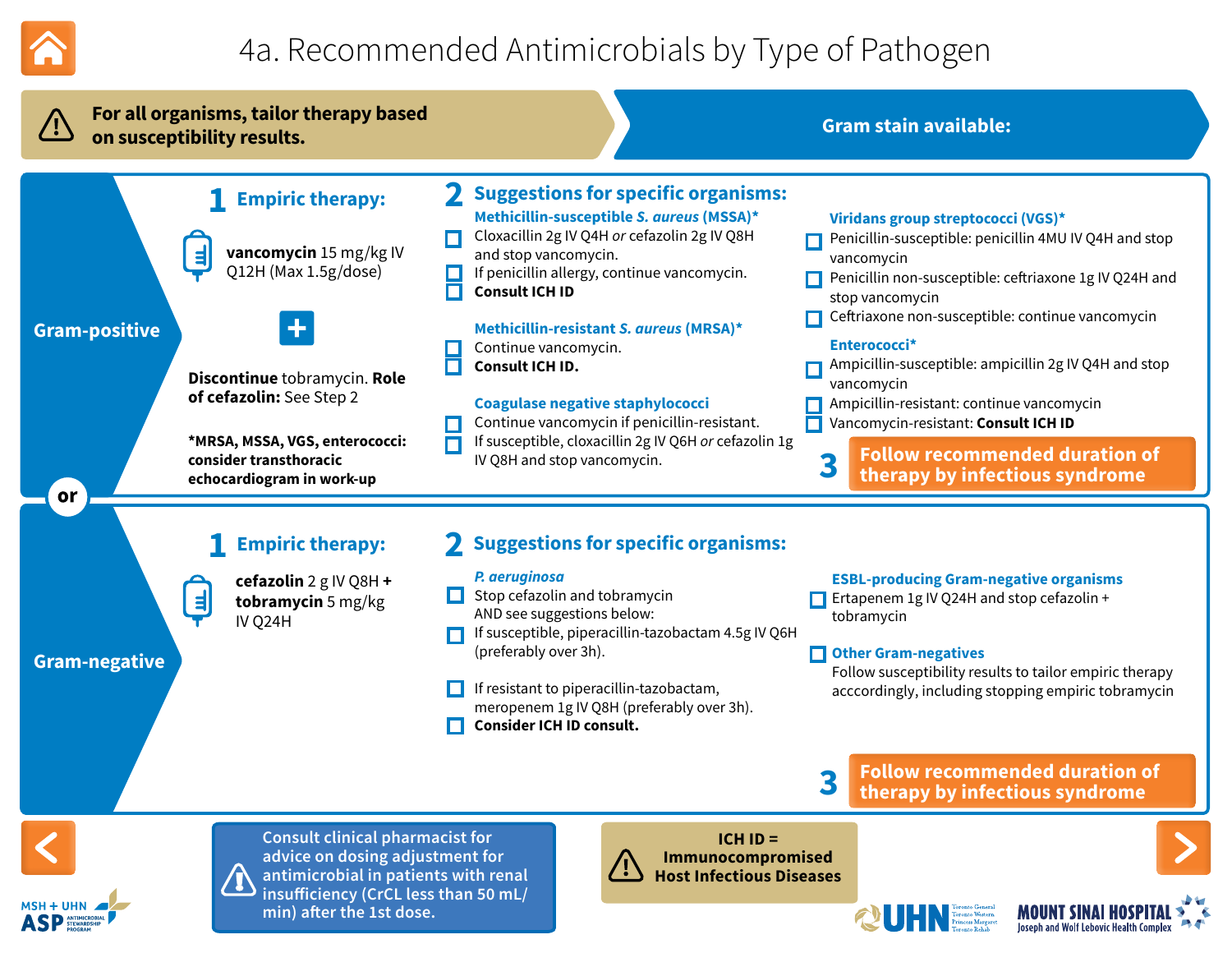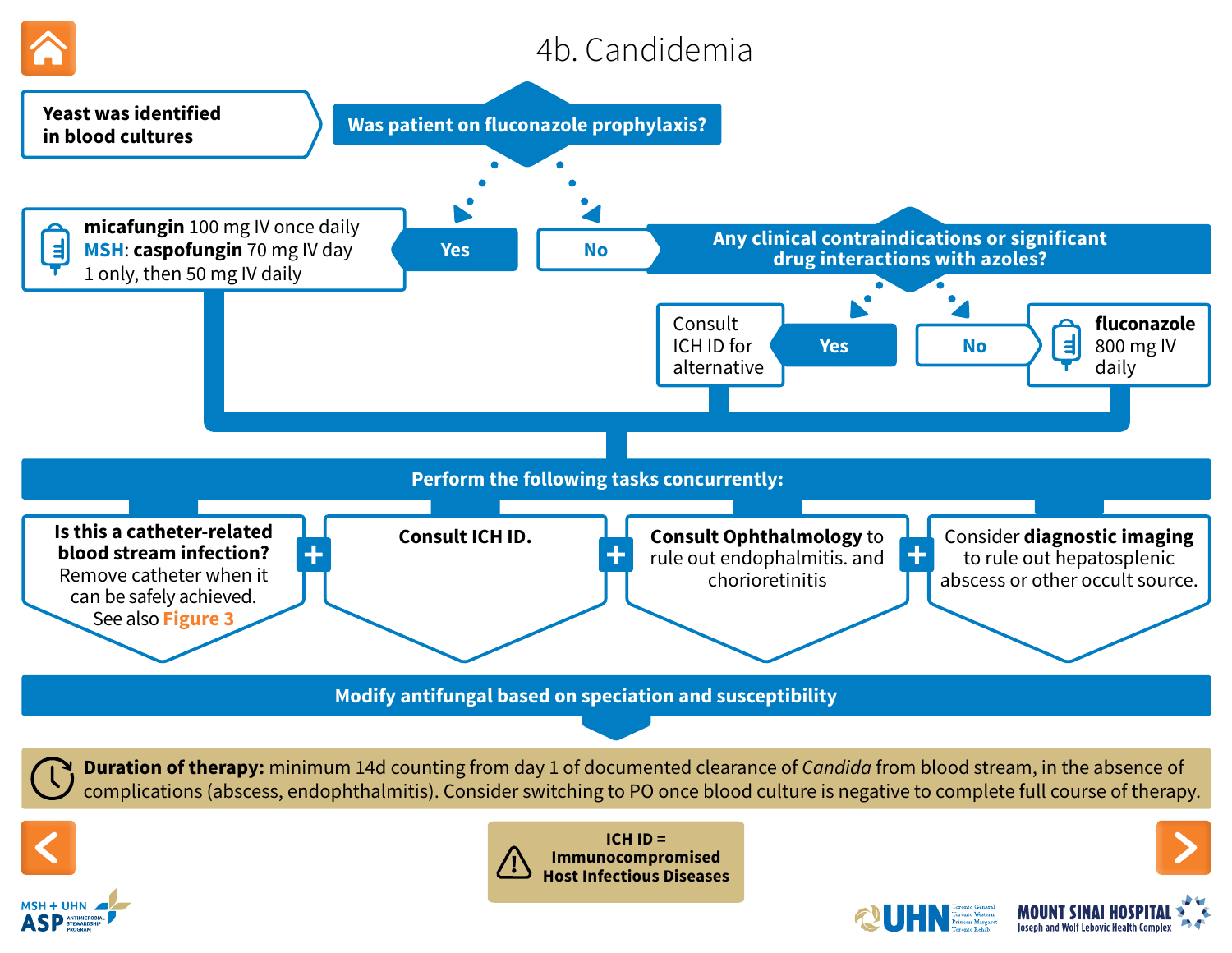### 4c. Recommended Antimicrobials if Source of Infection or Pathogen is Not Identified

<span id="page-10-0"></span>